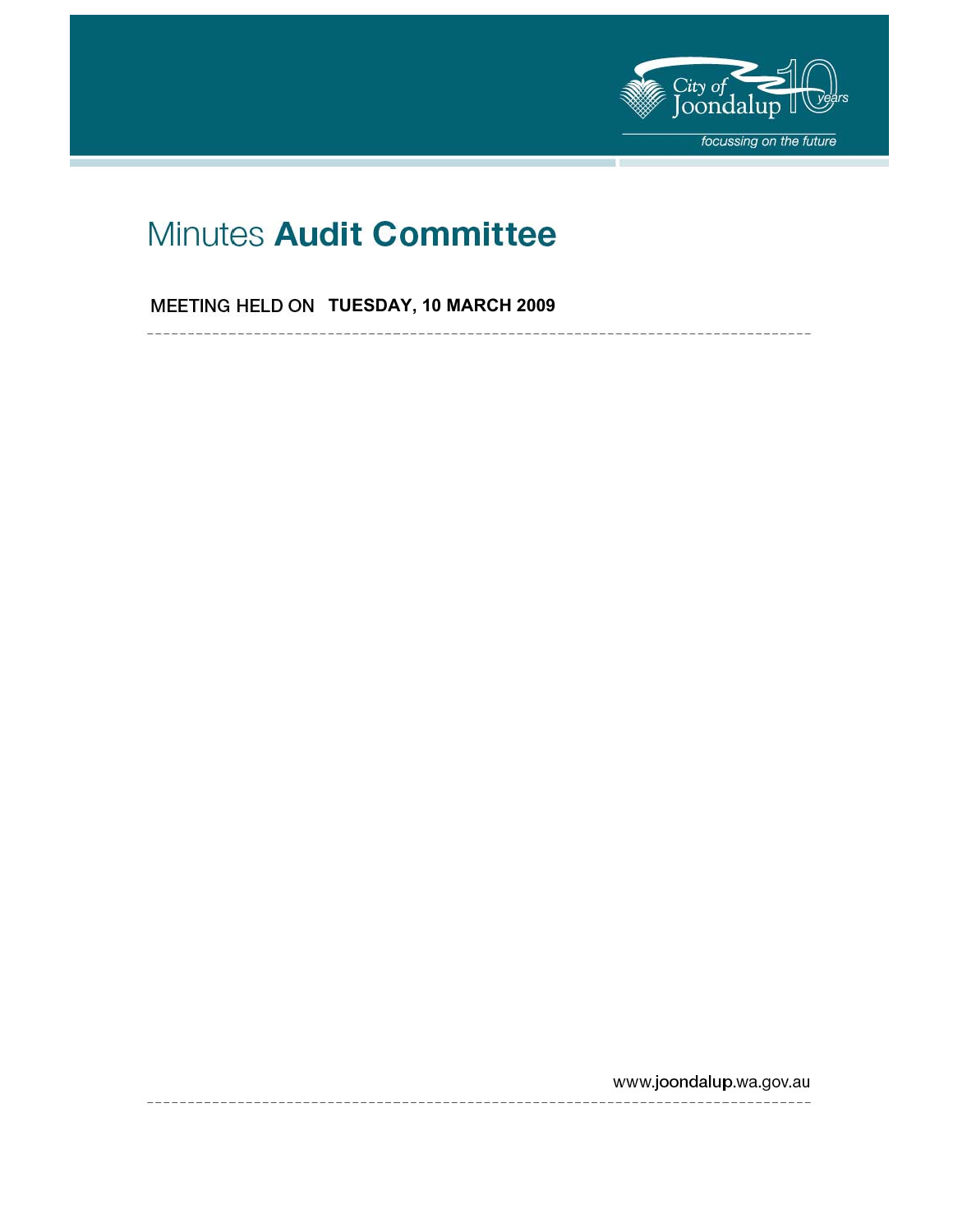### **CITY OF JOONDALUP**

#### **MINUTES OF THE AUDIT COMMITTEE MEETING HELD IN CONFERENCE ROOM 2, JOONDALUP CIVIC CENTRE, BOAS AVENUE, JOONDALUP ON TUESDAY, 10 MARCH 2009**

#### **ATTENDANCE**

#### **Committee Members:**

| Cr Tom McLean             | <b>Presiding Person</b> |
|---------------------------|-------------------------|
| <b>Mayor Troy Pickard</b> |                         |
| Cr Fiona Diaz             |                         |
| Mr Robert (Andy) Cowin    | External Member         |

#### **Officers:**

| Mr Garry Hunt     | <b>Chief Executive Officer</b>       |
|-------------------|--------------------------------------|
| Mr Mike Tidy      | <b>Director Corporate Services</b>   |
| Mr Peter McGuckin | Internal Auditor                     |
| Mrs Janet Foster  | Administrative Services Co-ordinator |

#### **DECLARATION OF OPENING**

The Presiding Person declared the meeting open at 1803 hrs.

#### **APOLOGIES/LEAVE OF ABSENCE**

#### **Leave of Absence previously approved**

Cr Michele Rosano 02 – 20 March 2009 inclusive

The Presiding Person welcomed the newly appointed external member, Mr Robert (Andy) Cowin.

#### **CONFIRMATION OF MINUTES**

#### MINUTES OF THE AUDIT COMMITTEE MEETING HELD ON 3 FEBRUARY 2009

**MOVED Mayor Pickard, SECONDED Cr Diaz that the minutes of the meeting of the Audit Committee held on 3 February 2009 be confirmed as a true and correct record.** 

#### **The Motion was Put and CARRIED (4/0) CARRIED (4/0)**

**In favour of the Motion:** Crs McLean and Diaz, Mayor Pickard and Mr Cowin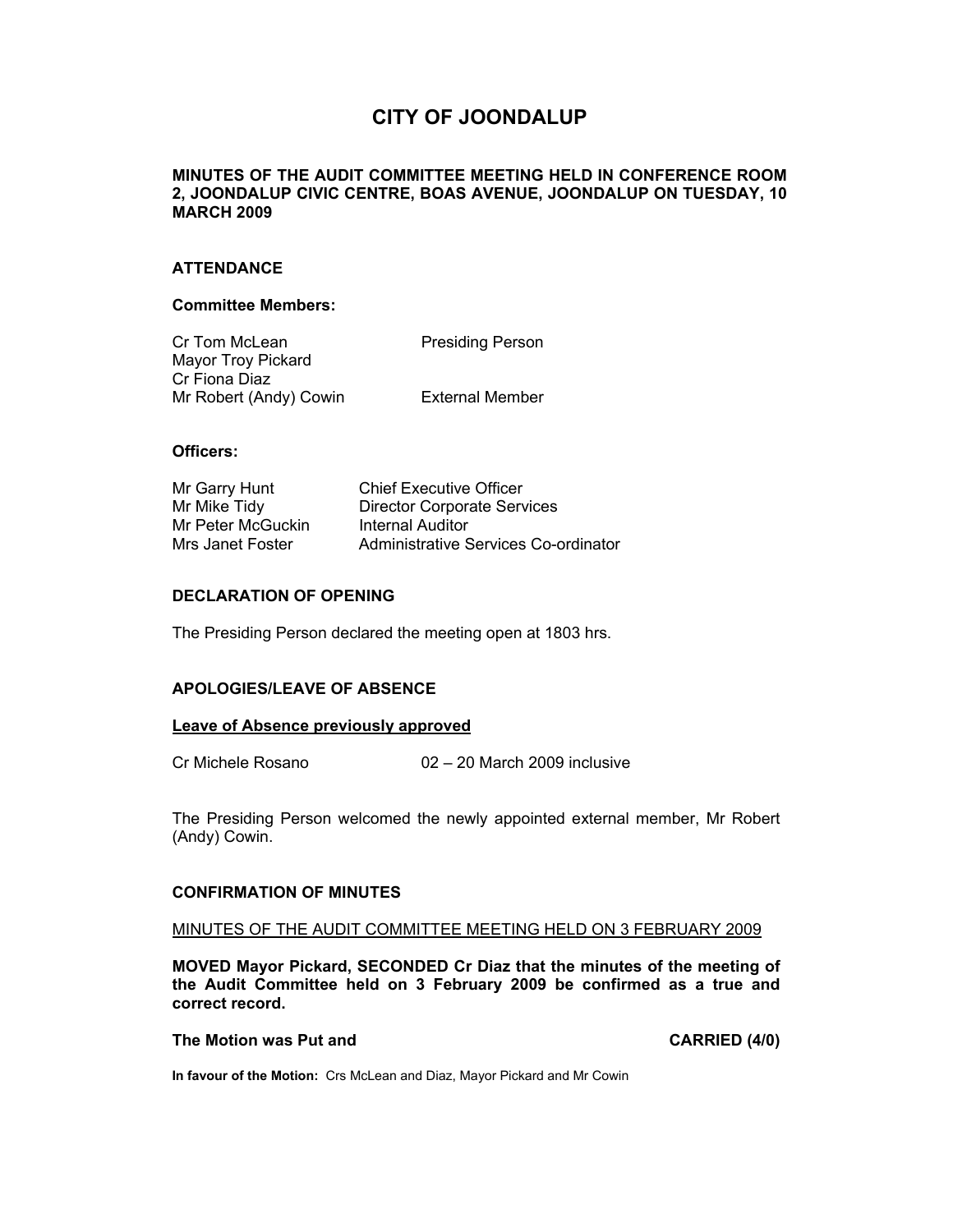#### **ANNOUNCEMENTS BY THE PRESIDING PERSON WITHOUT DISCUSSION**

Nil.

#### **DECLARATIONS OF INTEREST**

Nil.

#### **IDENTIFICATION OF MATTERS FOR WHICH THE MEETING MAY SIT BEHIND CLOSED DOORS**

Nil.

#### **PETITIONS AND DEPUTATIONS**

Nil.

**REPORTS** 

## **ITEM 1 2008 COMPLIANCE AUDIT RETURN - [09492] [50068]**

**WARD:** All

| <b>RESPONSIBLE</b> | Mr Garry Hunt |
|--------------------|---------------|
| <b>DIRECTOR:</b>   | Office of CEO |

#### **PURPOSE**

To present the completed 2008 Compliance Audit Return to the Audit Committee prior to its submission to the Council for final adoption.

#### **EXECUTIVE SUMMARY**

The Department of Local Government and Regional Development ("the Department") Compliance Audit Return ("Return") for the period 1 January 2008 to 31 December 2008 has been completed by the City and is required to be submitted to the Department by 31 March 2009.

#### **BACKGROUND**

The Department placed the 2008 Return for local governments on its website for completion online.

The structure of the Return is similar to previous years however changes have been made to the structure of some questions to provide more clarity. The Return includes the majority of the statutory requirements to be the subject of a compliance audit as listed in Local Government (Audit) Regulation 13. The Return includes the compliance categories of: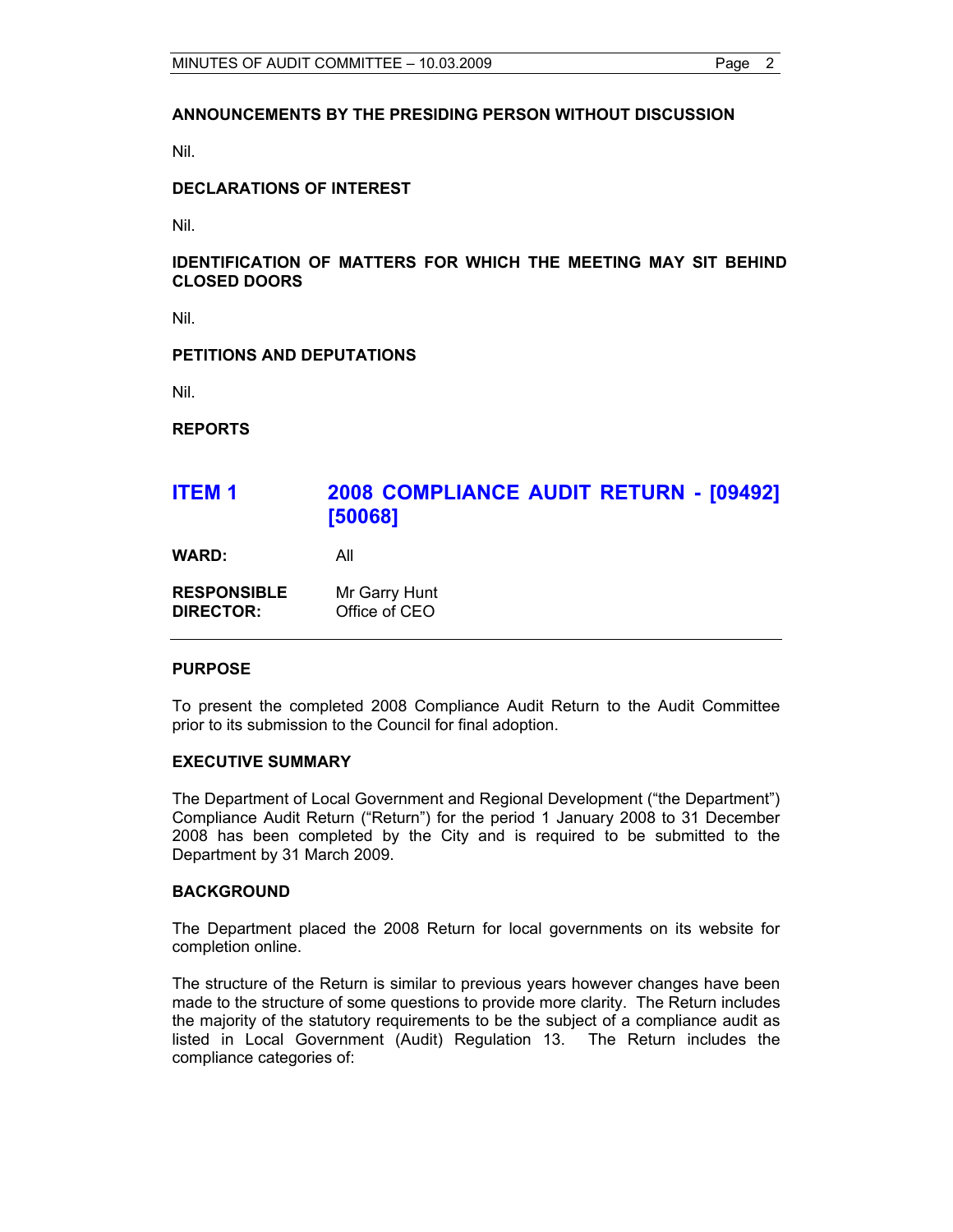- Caravan Parks and Camping Grounds
- Cemeteries
- Commercial Enterprises
- Delegations of Power/Duty
- Disclosure of Interest
- Disposal of Property
- **Executive Functions**
- Finance
- Local Government Employees
- Local Laws
- Meeting Process
- Miscellaneous Provisions
- Official Conduct
- Swimming Pools
- Tenders for Goods and Services

The 2008 Return incorporates all the statutory requirements listed in Regulation 13 of the Local Government (Audit) Regulations 1996, except those provisions which have been omitted and are listed under Details in this report.

#### **DETAILS**

Certain statutory requirements to be the subject of the compliance audit have been omitted from the 2008 Return by the Department. These requirements have been listed with their responses and included as Attachment 2.

#### **Link to Strategic Plan:**

1.1 To ensure that the processes of local governance are carried out in a manner that is ethical, transparent and accountable.

#### **Legislation – Statutory Provisions:**

Regulations 14 and 15 of the Local Government (Audit) Regulations 1996 state as follows:

#### **14 Compliance audit return to be prepared**

- (1) A local government is to carry out a compliance audit for the period 1 January to 31 December in each year.
- (2) After carrying out a compliance audit the local government is to prepare a compliance audit return in a form approved by the Minister.
- (3) A compliance audit return is to be:
	- (a) presented to the council at a meeting of the council;
	- (b) adopted by the council; and
	- (c) recorded in the minutes of the meeting at which it is adopted.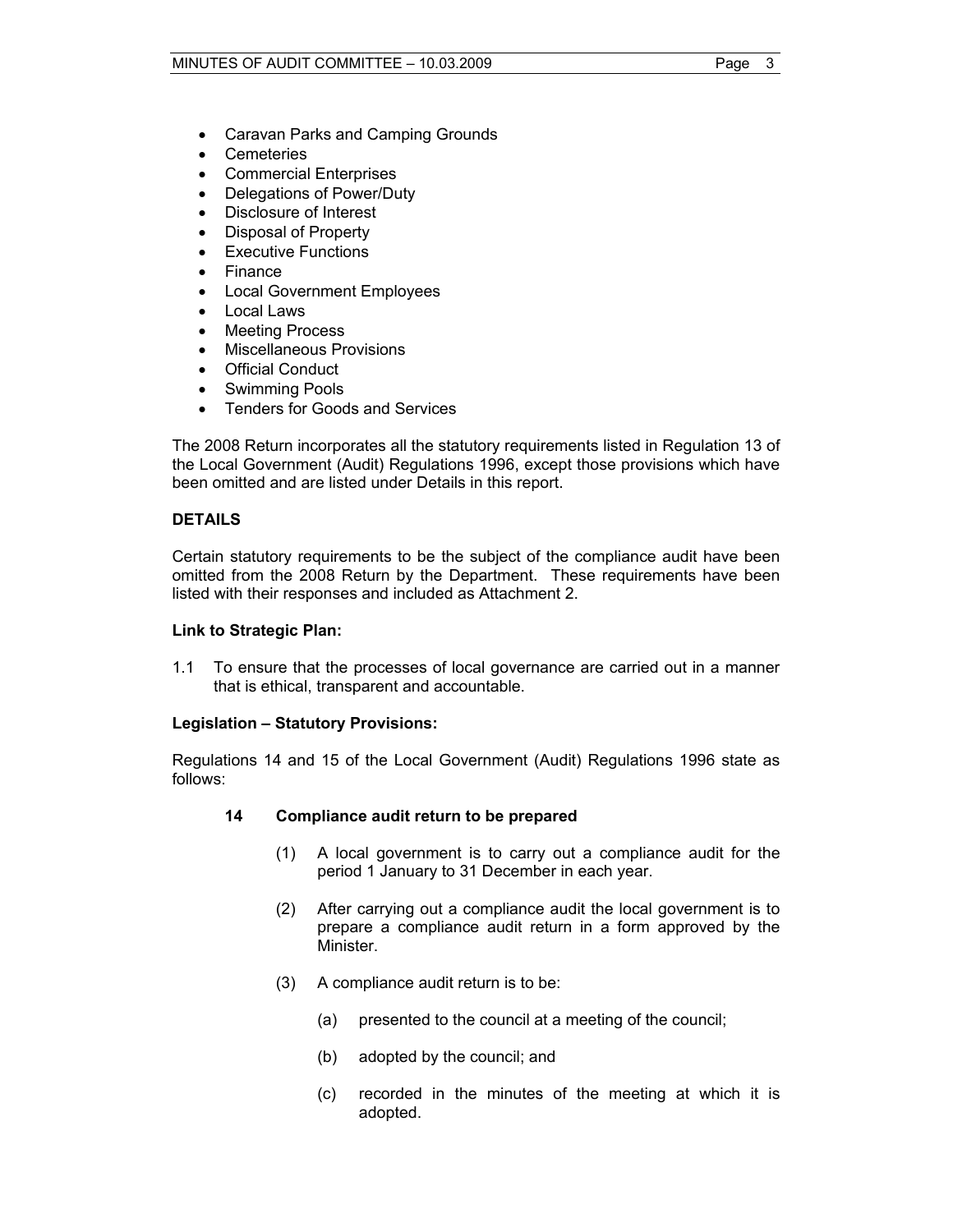#### **15 Completion of compliance audit**

- (1) After the compliance audit return has been presented to the council in accordance with regulation 14(3) a certified copy of the return together with:
	- (a) a copy of the relevant section of the minutes referred to in regulation 14(3)(c); and
	- (b) any additional information explaining or qualifying the compliance audit;

 is to be submitted to the Director General, Department of Local Government and Regional Development, by 31 March 2008.

(2) In this regulation:

 "certified" in relation to a compliance audit return means signed by:

- (a) the mayor or president; and
- (b) the CEO.

#### **Risk Management considerations:**

The risk associated with the Council failing to adopt the Return would result in noncompliance with the legislative requirements of the Local Government Act 1995.

#### **Policy Implications:**

Not Applicable.

#### **Regional Significance:**

Not Applicable.

#### **Sustainability Implications:**

Not Applicable.

#### **Consultation:**

Not Applicable.

#### **COMMENT**

The responses to the questions were collected from the appropriate employees of the City and entered on the Return on the Department's website. The 2008 Audit Return reveals an extremely high level of compliance against legislation for the City of Joondalup. There were a few areas of non-compliance and relevant comments have been made within the Audit Return document.